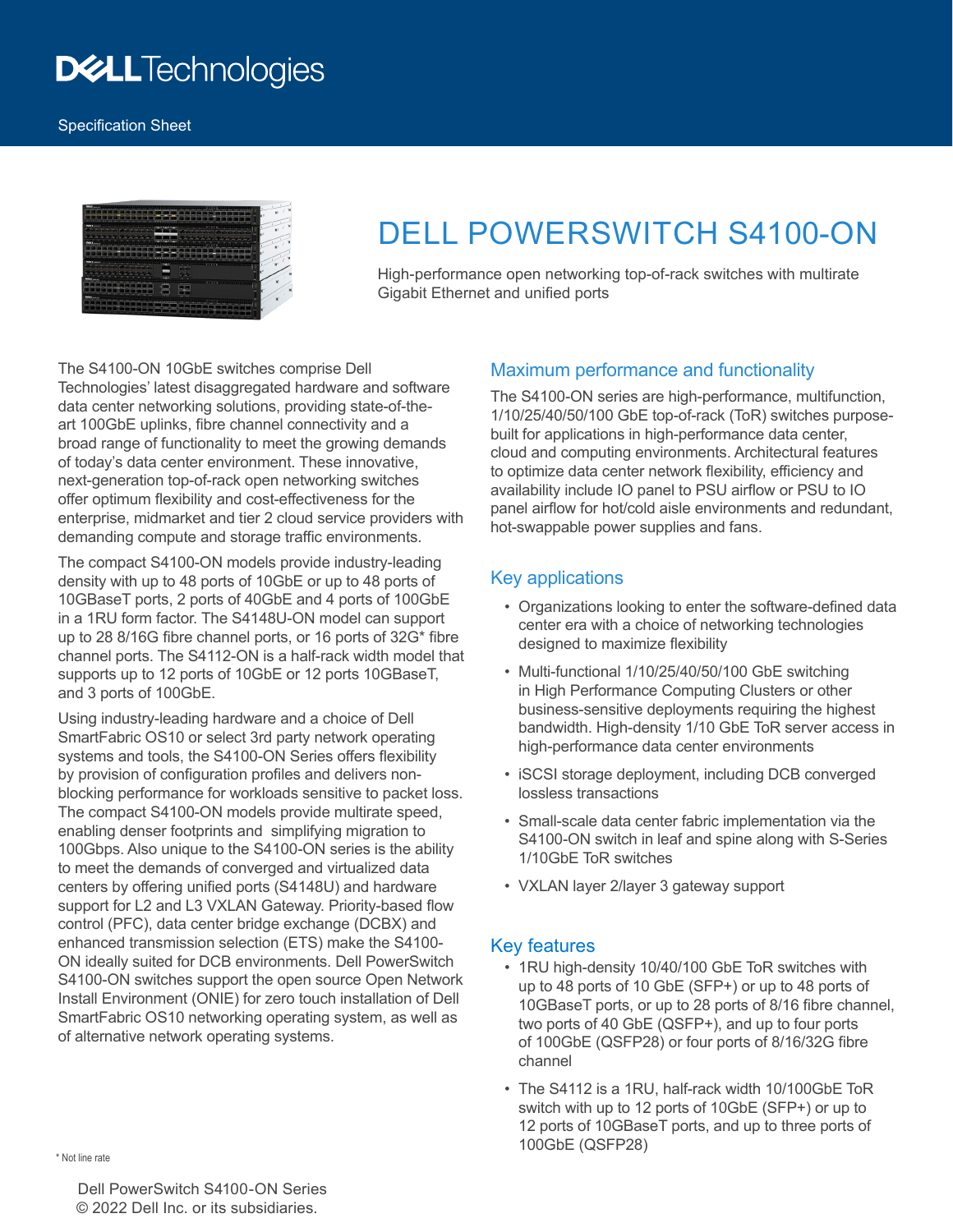- Multi-rate 100GbE ports support 10/25/40/50 GbE. 40GbE ports support 10GbE. 10GbE ports support 1GbE. Up to four different simultaneous speeds are possible in a given profile.
- 1.76Tbps (full-duplex) non-blocking, cut-through switching fabric delivers line-rate performance under full load on S4148F-ON, S4148FE-ON, S4148T-ON and S4148U-ON.
- 960Gbps (full-duplex) non-blocking, cut-through switching fabric delivers line-rate performance under full load on S4128F-ON and S4128T-ON
- 840Gbps (full-duplex) non-blocking, cut-through switching fabric delivers line-rate performance under full load on S4112F-ON and S4112T-ON
- VXLAN gateway functionality support for bridging and routing the non-virtualized and the virtualized overlay networks with line rate performance
- Converged Network support with DCB
- IO panel to PSU airflow or PSU to IO panel airflow
- Redundant, hot-swappable power supplies and fans (S4112-ON has redundant, fixed power supplies and fans)
- Support for 10GBASE-LRM optics over OM1/OM2 fiber on S4148FE-ON product (not supported on other products in S4100 product family)
- IEEE 1588v2 supported on 48 port models

## Key Features with Dell SmartFabric OS10

- Consistent DevOps framework across compute, storage and networking elements
- Standard networking features, interfaces and scripting functions for legacy network operations integration
- Standards-based switching hardware abstraction via Switch Abstraction Interface (SAI)
- Pervasive, unrestricted developer environment via Control Plane Services (CPS)
- OS10 Enterprise Edition software enables Dell Technologies layer 2 and 3 switching and routing protocols with integrated IP services, quality of service, manageability and automation features
- OS10 supports Precision Time Protocol (PTP, IEEE 1588v2) to synchronize clocks on network devices.
- Leverage common open source tools and best practices (data models, commit rollbacks)
- Increase VM Mobility region by stretching L2 VLAN within or across two DCs with unique VLT capabilities
- Scalable L2 and L3 Ethernet Switching with QoS, ACL and a full complement of standards based IPv4 and IPv6 features including OSPF, BGP and PBR
- Enhanced mirroring capabilities including local mirroring, Remote Port Mirroring (RPM), and Encapsulated Remote Port Mirroring (ERPM)
- Converged network support for Data Center Bridging, with priority flow control (802.1Qbb), ETS (802.1Qaz), DCBx and iSCSI TLV Enhanced mirroring capabilities including local mirroring, Remote Port Mirroring (RPM), and Encapsulated Remote Port Mirroring (ERPM)
- Converged network support for Data Center Bridging, with priority flow control (802.1Qbb), ETS (802.1Qaz), DCBx and iSCSI TLV

|                    | <b>S4112F-ON</b>                                      | <b>S4112T-ON</b>                                     | <b>S4128F-ON</b>                                | <b>S4128T-ON</b>                                    | <b>S4148F-ON</b>                                    | <b>S4148T-ON</b>                                     |
|--------------------|-------------------------------------------------------|------------------------------------------------------|-------------------------------------------------|-----------------------------------------------------|-----------------------------------------------------|------------------------------------------------------|
| Ports              | $12xSFP+$<br>3xQSFP28                                 | 12x10GbT<br>3xQSFP28                                 | 28xSFP+<br>2xQSFP28                             | 28x10GbT<br>2x QSFP28                               | 48xSFP+<br>2xQSFP+<br>4xQSFP28                      | 48x10GbT<br>2xQSFP+<br>4xQSFP28                      |
| Max 10GbE density  | 24<br>$(12 SFP+$<br>and 12 via<br>QSFP28<br>breakout) | 24<br>(12 10GbT<br>and 12 via<br>QSFP28<br>breakout) | 36<br>(28 SFP+ and<br>8 via QSFP28<br>breakout) | 36<br>(28 10GbT<br>and 8 via<br>QSFP28<br>breakout) | 72<br>(48 SFP+<br>and 24 via<br>QSFP28<br>breakout) | 72<br>(48 10GbT<br>and 24 via<br>QSFP28<br>breakout) |
| Max 25GbE density  | 12 via<br>QSFP28<br>breakout                          | 12 via<br>QSFP28<br>breakout                         | 8 via QSFP28<br>breakout                        | 8 via QSFP28<br>breakout                            | 16 via<br>QSFP28<br>breakout                        | 16 via<br>QSFP28<br>breakout                         |
| Max 40GbE density  | 3                                                     | 3                                                    | $\overline{2}$                                  | 2                                                   | 6                                                   | 6                                                    |
| Max 50GbE density  | $6\,$                                                 | 6                                                    | 4                                               | $\overline{4}$                                      | 8                                                   | 8                                                    |
| Max 100GbE density | 3                                                     | 3                                                    | $\overline{2}$                                  | 2                                                   | $\overline{4}$                                      | 4                                                    |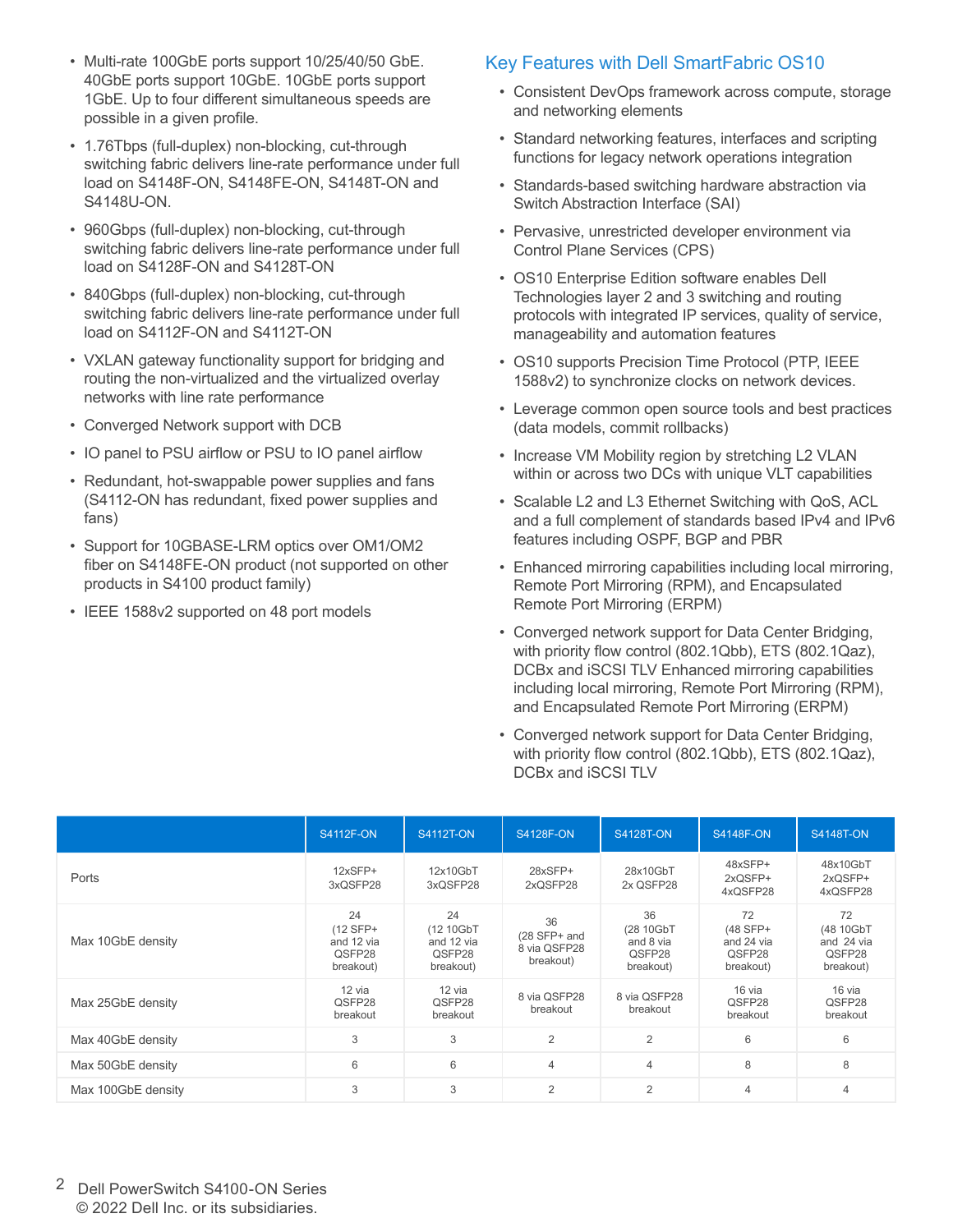|                         | <b>S4112F-ON</b> | <b>S4112T-ON</b> | <b>S4128F-ON</b>                 | <b>S4128T-ON</b>                 | <b>S4148F-ON</b>                   | <b>S4148T-ON</b>                  |
|-------------------------|------------------|------------------|----------------------------------|----------------------------------|------------------------------------|-----------------------------------|
| Switching capacity      | 840Gbps          | 840Gbps          | 960Gbps                          | 960Gbps                          | 1.76Tbps                           | 1.76Tbps                          |
| Throughput              | 625Mpps          | 625Mpps          | 720Mpps                          | 720Mpps                          | 1320Mpps                           | 1320Mpps                          |
| 1588v2 PTP timing       |                  |                  |                                  |                                  |                                    |                                   |
| Max power consumption   | 180W             | 200W             | 260W                             | 300W                             | 370W                               | 440W                              |
| Typical operating power | 90W              | 120W             | 160W                             | 250W                             | 200W                               | 320W                              |
| Number of fan trays     | Fixed            | Fixed            | $\overline{4}$                   | $\overline{4}$                   | $\overline{4}$                     | $\overline{4}$                    |
| Fans per fan tray       | 3                | 3                |                                  | $\overline{A}$                   |                                    | 2                                 |
| Weight                  | 8.30lbs          | 8.45lbs          | 19.66 lbs<br>$(8.92 \text{ kg})$ | 20.67 lbs<br>$(9.38 \text{ kg})$ | $20.15$ lbs<br>$(9.14 \text{ kg})$ | 22.37 lbs<br>$(10.15 \text{ kg})$ |
| Max thermal output      | 614 BTU/h        | 682 BTU/h        | 886 BTU/h                        | 1,023 BTU/h                      | 1261 BTU/h                         | 1,500 BTU/h                       |

**Supported** 

| Product                                                      | <b>Description</b>                                                                                                                                                                                                                                                                                                                                                                                                                                                                                                                                                                                                                                                                                                                                                                                                                                                                                                                                                                                                                                                                                                                                                                                                                                                                                                                                                                                                                                                                                                                                                                                                                                                                                                                                                                                                            |
|--------------------------------------------------------------|-------------------------------------------------------------------------------------------------------------------------------------------------------------------------------------------------------------------------------------------------------------------------------------------------------------------------------------------------------------------------------------------------------------------------------------------------------------------------------------------------------------------------------------------------------------------------------------------------------------------------------------------------------------------------------------------------------------------------------------------------------------------------------------------------------------------------------------------------------------------------------------------------------------------------------------------------------------------------------------------------------------------------------------------------------------------------------------------------------------------------------------------------------------------------------------------------------------------------------------------------------------------------------------------------------------------------------------------------------------------------------------------------------------------------------------------------------------------------------------------------------------------------------------------------------------------------------------------------------------------------------------------------------------------------------------------------------------------------------------------------------------------------------------------------------------------------------|
| S4100-ON                                                     | S4112F, 12x 10GbE SFP+, 3x 100GbE QSFP28, 2x AC Fixed PSU, 3x Fixed Fan, I/O Panel to PSU<br>Airflow<br>S4112F, 12x 10GbE SFP+, 3x 100GbE QSFP28, 2x AC Fixed PSU, 3x Fixed Fan, I/O PSU to I/O Panel<br>Airflow<br>S4112T, 12x 10GBASE-T, 3x 100GbE QSFP28, 2x AC Fixed PSU, 3x Fixed Fan, I/O Panel to PSU<br>Airflow<br>S4112T, 12x 10GBASE-T, 3x 100GbE QSFP28, 2x AC Fixed PSU, 3x Fixed Fan, I/O PSU to I/O Panel<br>Airflow<br>S4128F, 28x 10GbE SFP+, 2x 100GbE QSFP28, 2x AC PSU, 4x Fan module, I/O Panel to PSU Airflow<br>S4128F, 28x 10GbE SFP+, 2x 100GbE QSFP28, 2x AC PSU, 4x Fan module, I/O Panel to PSU Airflow,<br><b>TAA Certified</b><br>S4128F, 28x 10GbE SFP+, 2x 100GbE QSFP28, 2x AC PSU, 4x Fan module, PSU to I/O Panel Airflow<br>S4128T, 28x 10GBASE-T, 2x 100GbE QSFP28, 2x AC PSU, 4x Fan module, I/O Panel to PSU Airflow<br>S4128T, 28x 10GBASE-T, 2x 100GbE QSFP28, 2x AC PSU, 4x Fan module, I/O Panel to PSU Airflow,<br><b>TAA Certified</b><br>S4128T, 28x 10GBASE-T, 2x 100GbE QSFP28, 2x AC PSU, 4x Fan module, PSU to I/O Panel Airflow<br>S4148F, 48x 10GbE SFP+, 2x QSFP+, 4x 100GbE QSFP28, 2x AC PSU, 4x Fan module, I/O Panel to<br><b>PSU Airflow</b><br>S4148F, 48x 10GbE SFP+, 2x QSFP+, 4x 100GbE QSFP28, 2x AC PSU, 4x Fan module, I/O Panel to<br>PSU Airflow. TAA Certified<br>S4148F, 48x 10GbE SFP+, 2x QSFP+, 4x 100GbE QSFP28, 2x AC PSU, 4x Fan module, PSU to I/O<br><b>Panel Airflow</b><br>S4148T, 48x 10GBASE-T, 2x QSFP+, 4x 100GbE QSFP28, 2x AC PSU, 4x Fan module, I/O Panel to<br><b>PSU Airflow</b><br>S4148T, 48x 10GBASE-T, 2x QSFP+, 4x 100GbE QSFP28, 2x AC PSU, 4x Fan module, I/O Panel to<br><b>PSU Airflow. TAA Certified</b><br>S4148T, 48x 10GBASE-T, 2x QSFP+, 4x 100GbE QSFP28, 2x AC PSU, 4x Fan module, PSU to I/O<br><b>Panel Airflow</b> |
| <b>Redundant power supplies</b><br>(not applicable to S4112) | S4100, AC Power Supply, IO Panel to PSU Airflow<br>S4100, AC Power Supply, PSU to IO Panel Airflow<br>S4100, DC Power Supply, IO Panel to PSU Airflow (available as custom kit)<br>S4100, DC Power Supply, PSU to IO Panel Airflow (available as custom kit)<br>S4100, HV DC Power Supply, IO Panel to PSU Airflow<br>S4100, HV DC Power Supply, PSU to IO Panel Airflow                                                                                                                                                                                                                                                                                                                                                                                                                                                                                                                                                                                                                                                                                                                                                                                                                                                                                                                                                                                                                                                                                                                                                                                                                                                                                                                                                                                                                                                      |
| Fans (not applicable to S4112)                               | S4100 fan module, IO Panel to PSU Airflow<br>S4100 fan module, PSU to IO Panel Airflow                                                                                                                                                                                                                                                                                                                                                                                                                                                                                                                                                                                                                                                                                                                                                                                                                                                                                                                                                                                                                                                                                                                                                                                                                                                                                                                                                                                                                                                                                                                                                                                                                                                                                                                                        |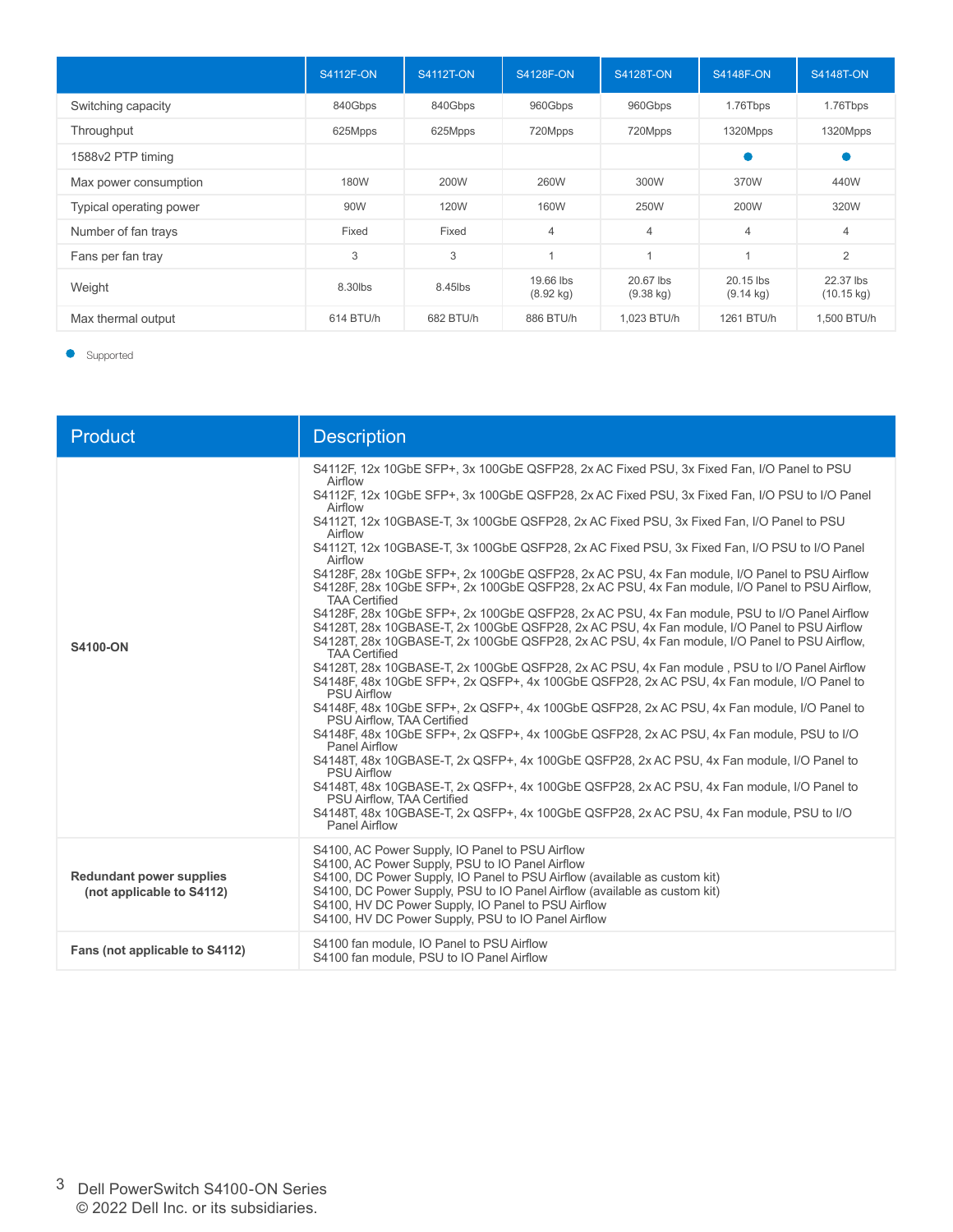| Product       | <b>Description</b>                                                                                                                                                                                                                                                                                                                                                                                                                                                                                                                                                                                                                                                                                                                                                                                                                                           |
|---------------|--------------------------------------------------------------------------------------------------------------------------------------------------------------------------------------------------------------------------------------------------------------------------------------------------------------------------------------------------------------------------------------------------------------------------------------------------------------------------------------------------------------------------------------------------------------------------------------------------------------------------------------------------------------------------------------------------------------------------------------------------------------------------------------------------------------------------------------------------------------|
| <b>Optics</b> | Transceiver, 1000Base-T, 1GbE (SFP to RJ45)<br>Transceiver, 10GbE, SR SFP+, short reach<br>Transceiver, 10GbE, LR SFP+, long reach<br>Transceiver, 10GbE, ER SFP+, extended reach<br>Transceiver, 10GbE, ZR SFP+ extra extended reach 10G.<br>Transceiver, 10GbE, USR, SFP+<br>Transceiver, 10GBASE-T use with QSA in QSFP+ port, 30m reach on CAT6a/7<br>Transceiver, 40GbE, SR4 optic QSFP+ Transceiver, 40GbE, eSR4 optic QSFP+<br>Transceiver, 40GbE, LR4 optic QSFP+<br>Transceiver, 40GbE, ER4 optics QSFP+<br>Transceiver, 40GbE, PSM4-LR MPO 10Km QSFP+ to LC<br>Transceiver, 40GbE, SM4 Duplex QSFP+<br>Transceiver, 100GbE, FR1 2Km QSFP28<br>Transceiver, 100GbE, BiDi, short reach QSFP28<br>Transceiver, 100GbE, SR4 QSFP28<br>Transceiver, 100GbE, LR4 QSFP28<br>Transceiver, 100GbE, CWDM4 2Km QSFP28<br>Transceiver, 100GbE, PSM4-IR, QSFP28 |
| Cables        | 40GbE, QSFP+ to QSFP+, active optical<br>40GbE, QSFP+ to QSFP+, passive DAC<br>40GbE, MTP to 4xLC optical breakout<br>40GbE, 4x10GbE, QSFP+ to 4xSFP+, passive DAC<br>100GbE, 4x25GbE, QSFP28 to 4xSFP28, passive DAC<br>100GbE, QSFP28 to QSFP28, active optical<br>100GbE, QSFP28 to QSFP28, passive DAC<br>100GbE, 2x50GbE, QSFP28 to 2xQSFP28, passive DAC, breakout                                                                                                                                                                                                                                                                                                                                                                                                                                                                                     |

## Technical specifications

#### **Physical**

- 1 RJ45 console/management port with RS232 signaling
- 1 RJ45 micro-USB-B console port
- 1 RJ45 10/100/1000Base-T management Ethernet port
- Size: 1 RU, 1.75"(h) x 17"(w) x 18"(d) (4.4cm (h) x 43.1cm (w) x 45.7cm (d))
- S4112: 1.7"(h) x 8.28"(w) x 18"(d) (4.125cm (h) x 20.9cm (w) x 45cm (d)
- Power supply: 100–240 VAC 50/60 Hz
- Max. current draw per system: 6A/5A at 100/120V
- AC; 3A/2.5A at 200/240V AC S4112: 2A/1.7A at 100/120V AC; 1A/0.8A at
- 200/240V AC
- Max. operating specifications: Operating temperature: 41° to 104° F
- (5° to 40° C) Operating humidity: 5 to 85% (RH), non-condensing
- Max. non-operating specifications: Storage temperature: -40° to 149°F  $(-40^\circ \text{ C to } 65^\circ \text{ C})$ Storage humidity: 5 to 95% (RH), non-condensing

#### **Redundancy**

- Hot swappable redundant power (not applicable to S4112)
- Hot swappable redundant fans (not applicable to S4112)
- Fixed, redundant power supply and fan for S4112

#### **Performance**

Packet buffer memory: 12MB CPU memory: 4GB MAC addresses: 272K (in Scaled L2 mode) PVST: 128 instances ARP table 200K (in Scaled L3 host mode)

4 Dell PowerSwitch S4100-ON Series © 2022 Dell Inc. or its subsidiaries.

IPv4 routes: 200K (in Scaled L3 routes mode) IPv6 hosts: 64K IPv6 routes: 130K (in Scaled L3 routes mode) Multicast hosts: 8K Link aggregation: 32 links per group, 128 groups Layer 2 VLANs: 4K Layer3 VLANs: 500 MSTP: 32 instances LAG load balancing: Based on layer 2, IPv4 or IPv6 headers L2 Ingress ACL: 6K<br>I 2 Faress ACI 1K L2 Egress ACL: IPv4 Ingress ACL: 6K<br>IPv4 Egress ACL: 1K **IPv4 Egress ACL: 1K**<br>IPv6 Ingress ACL: 3K IPv6 Ingress ACL: IPv6 Egress ACL: 500 Storage performance parameters iSCSI Sessions: 255<br>iSCSI Target: 16 iSCSI Target: F-Port: Max F-Port Sessions: 526 F-Port: Max members in a zone: 526

#### **Dell SmartFabric OS10 Software Specifications**

#### IEEE Compliance

802.1AB LLDP TIA-1057 LLDP-MED 802.1s MSTP<br>802.1w RSTP 802.1w<br>802.3ab 802.3ab Gigabit Ethernet (1000Base-T)<br>802.3ad Link Aggregation with LACP Link Aggregation with LACP 802.3ae 10 Gigabit Ethernet (10GBase-X) 802.3ba 40 Gigabit Ethernet (40GBase-X) 802.3i Ethernet (10Base-T)<br>802.3u Fast Ethernet (100Ba 802.3u Fast Ethernet (100Base-TX)<br>802.3z Gigabit Ethernet (1000Base) Gigabit Ethernet (1000BaseX) 802.1D Bridging, STP<br>802.1p L2 Prioritizatio **L2 Prioritization** 802.1Q VLAN Tagging

## 802.1Qbb PFC

- 802.1Qaz ETS<br>802.1X Netw Network Access Control 802.3ab Gigabit Ethernet (1000BASE-T) or breakout<br>Bo2.3ac Frame Ex 802.3ac Frame Extensions for VLAN Tagging<br>802.3ad Link Aggregation with LACP Link Aggregation with LACP 802.3ae 10 Gigabit Ethernet (10GBase-X) 40 Gigabit Ethernet (40GBase- SR4, 40GBase-CR4, 40GBase-LR4, 100GBase-SR10, 100GBase-LR4, 100GBase-ER4) on optical ports 802.3bj 100 Gigabit Ethernet<br>802.3u Fast Ethernet (100Ba Fast Ethernet (100Base-TX) on mgmt ports<br>802.3x Flow 802.3x Flow Control<br>802.3z Gigabit Ether Gigabit Ethernet (1000Base-X) with QSA ANSI/TIA-1057 LLDP-MED Jumbo MTU support 9,216 bytes
- **Layer2 Protocols** Compatible 802.1p L2 Prioritization<br>802.1Q VLAN Tagging VLAN Tagging<br>MSTP 802.1s MSTP<br>802.1w RSTP 802.1w<br>802.1t RPVST+ 802.3ad Link Aggregation with LACP

#### **VLT (Virtual Link Trunking)**

VLT Enhancements Minloss Upgrades VLT Proxy Gateway RVPST over VLT DCB, FSB, iSCSI over VLT RSPAN over VLT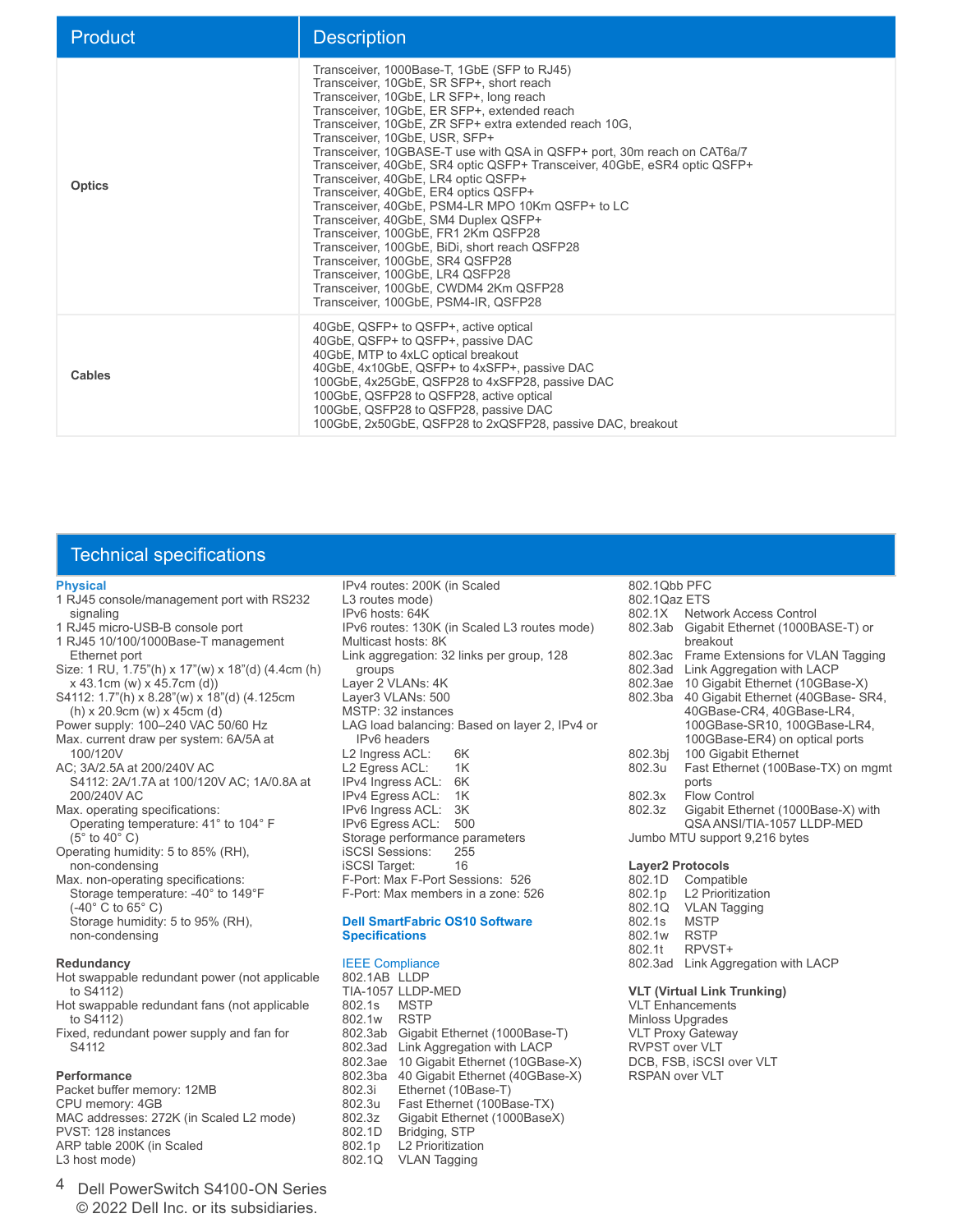## Technical specifications

#### **RFC Compliance**

| 768  | <b>UDP</b>                  |
|------|-----------------------------|
| 793  | <b>TCP</b>                  |
| 854  | Telnet                      |
| 959  | <b>FTP</b>                  |
| 1321 | MD <sub>5</sub>             |
| 1350 | TFTP                        |
| 2474 | Differentiated Services     |
| 2698 | Two Rate Three Color Marker |
| 3164 | Syslog                      |
| 4254 | SSH <sub>v2</sub>           |

#### **General IPv4 Protocols**

| 791  | IPv4                                  |
|------|---------------------------------------|
| 792  | <b>ICMP</b>                           |
| 826  | ARP                                   |
| 1027 | Proxy ARP                             |
| 1035 | DNS (client)                          |
| 1042 | <b>Ethernet Transmission</b>          |
| 1191 | Path MTU Discovery                    |
| 1305 | NTP <sub>v4</sub>                     |
| 1519 | <b>CIDR</b>                           |
|      | 1588v2 PTP support                    |
| 1812 | Routers                               |
| 1858 | <b>IP Fragment Filtering</b>          |
| 2131 | DHCP (server and relay)               |
| 5798 | <b>VRRP</b>                           |
| 3021 | 31-bit Prefixes                       |
| 3046 | DHCP Option 82 (Relay)                |
| 1812 | Requirements for IPv4 Routers         |
| 1918 | <b>Address Allocation for Private</b> |
|      | Internets                             |
| 2474 | Diffserv Field in IPv4 and Ipv6       |
|      | Headers                               |
| 2597 | <b>Assured Forwarding PHB Group</b>   |
| 3195 | Reliable Delivery for Syslog          |
| 3246 | <b>Expedited Forwarding PHB</b>       |
| 4364 | VRF-lite (IPv4 VRF with OSPF and      |
|      | BGP)                                  |
|      | COPP: Control Plane Policing          |
|      | <b>Policy Based Routing</b>           |

#### **General IPv6 Protocols**

| 1981 | Path MTU Discovery                      |
|------|-----------------------------------------|
| 2460 | IP <sub>V6</sub>                        |
| 2461 | Neighbor Discovery                      |
| 2462 | Stateless Address AutoConfig            |
| 2463 | ICMP <sub>v6</sub>                      |
| 2464 | <b>Ethernet Transmission</b>            |
| 2675 | Jumbo grams                             |
| 3587 | Global Unicast Address Format           |
| 4291 | <b>IPv6 Addressing</b>                  |
| 2464 | Transmission of IPv6 Packets over       |
|      | <b>Ethernet Networks</b>                |
| 2711 | <b>IPv6 Router Alert Option</b>         |
| 4007 | <b>IPv6 Scoped Address Architecture</b> |
| 4213 | Basic Transition Mechanisms for IPv6    |
|      | <b>Hosts and Routers</b>                |
| 4291 | <b>IPv6 Addressing Architecture</b>     |
| 5095 | Deprecation of Type 0 Routing           |
|      |                                         |

Headers in IPv6 IPv6 Management support (telnet, FTP, TACACS, RADIUS, SSH, NTP)

### **OSPF**

| 1587 | <b>NSSA</b>                          |
|------|--------------------------------------|
| 1745 | <b>OSPF/BGP</b> interaction          |
| 1765 | <b>OSPF Database overflow</b>        |
| 2154 | MD <sub>5</sub>                      |
| 2328 | OSPF <sub>v2</sub>                   |
| 2370 | Opaque LSA                           |
| 3101 | <b>OSPF NSSA</b>                     |
| 3623 | <b>OSPF Graceful Restart (Helper</b> |
|      | mode)                                |

| <b>Security</b> |                                    |
|-----------------|------------------------------------|
| 2865            | <b>RADIUS</b>                      |
| 3162            | Radius and IPv6                    |
|                 | 4250, 4251, 4252, 4253, 4254 SSHv2 |
| 4301            | Security Architecture for IPSec    |
| 4302            | <b>IPSec Authentication Header</b> |
| 4303            | <b>ESP Protocol</b>                |
|                 |                                    |
|                 |                                    |

## **BGP** 2385

| 2000 | כשועו                             |
|------|-----------------------------------|
| 2439 | Route Flap Damping                |
| 2796 | <b>Route Reflection</b>           |
| 2842 | Capabilities                      |
| 2918 | Route Refresh                     |
| 3065 | Confederations                    |
| 4271 | BGP-4                             |
| 4360 | <b>Extended Communities</b>       |
| 4893 | 4-byte ASN                        |
| 5396 | 4-byte ASN Representation         |
| 5492 | <b>Capabilities Advertisement</b> |
|      |                                   |

Communities

#### **Linux Distribution**

Debian Linux version 9 Linux Kernel 4.19

#### **MIBS**

IP MIB– Net SNMP IP Forward MIB– Net SNMP Host Resources MIB– Net SNMP IF MIB – Net SNMP LLDP MIB Entity MIB LAG MIB Dell-Vendor MIB TCP MIB – Net SNMP UDP MIB – Net SNMP SNMPv2 MIB – Net SNMP

#### **Network Management**

SNMPv1/2 SSHv2 FTP, TFTP, SCP Syslog Port Mirroring **RADIUS** 802.1X Support Assist (Phone Home) Netconf APIs XML Schema CLI Commit (Scratchpad) sFlow

#### **Automation**

Control Plane Services APIs Linux Utilities and Scripting Tools Quality of Service Access Control Lists Prefix List Route-Map Rate Shaping (Egress) Rate Policing (Ingress) Scheduling Algorithms Round Robin Weighted Round Robin Deficit Round Robin Strict Priority Weighted Random Early Detect

## **Data center bridging**<br>802.1Qbb Priority-B

802.1Qbb Priority-Based Flow Control<br>802.1Qaz Enhanced Transmission Sel Enhanced Transmission Selection (ETS) Data Center Bridging eXchange (DCBx)

DCBx Application TLV (iSCSI, FCoE)

#### **Regulatory compliance**

#### **Safety**

UL/CSA 60950-1, Second Edition EN 60950-1, Second Edition IEC 60950-1, Second Edition Including All National Deviations and Group Differences EN 60825-1 Safety of Laser Products Part 1: Equipment Classification Requirements and User's Guide EN 60825-2 Safety of Laser Products Part 2: Safety of Optical Fibre Communication **Systems** FDA Regulation 21 CFR 1040.10 and 1040.11

#### **Emissions**

Australia/New Zealand: AS/NZS CISPR 32: Class A Canada: ICES-003, Issue-4, Class A Europe: EN 55032: 2015+A1:2007 (CISPR 32), Class A Japan: VCCI V3/2009 Class A USA: FCC CFR 47 Part 15, Subpart B:2009, Class A

#### I**mmunity**

EN 300 386 V1.4.1:2008 EMC for Network **Equipment** EN 55024: 1998 + A1: 2001 + A2: 2003 EN 61000-3-2: Harmonic Current Emissions EN 61000-3-3: Voltage Fluctuations and Flicker EN 61000-4-2: ESD EN 61000-4-3: Radiated Immunity EN 61000-4-4: EFT EN 61000-4-5: Surge EN 61000-4-6: Low Frequency Conducted Immunity

#### **RoHS**

All S-Series components are EU RoHS compliant.

#### **Certifications**

Japan: VCCI V3/2009 Class A USA: FCC CFR 47 Part 15, Subpart B:2009, Class A

#### **Warranty**

1 Year Return to Depot